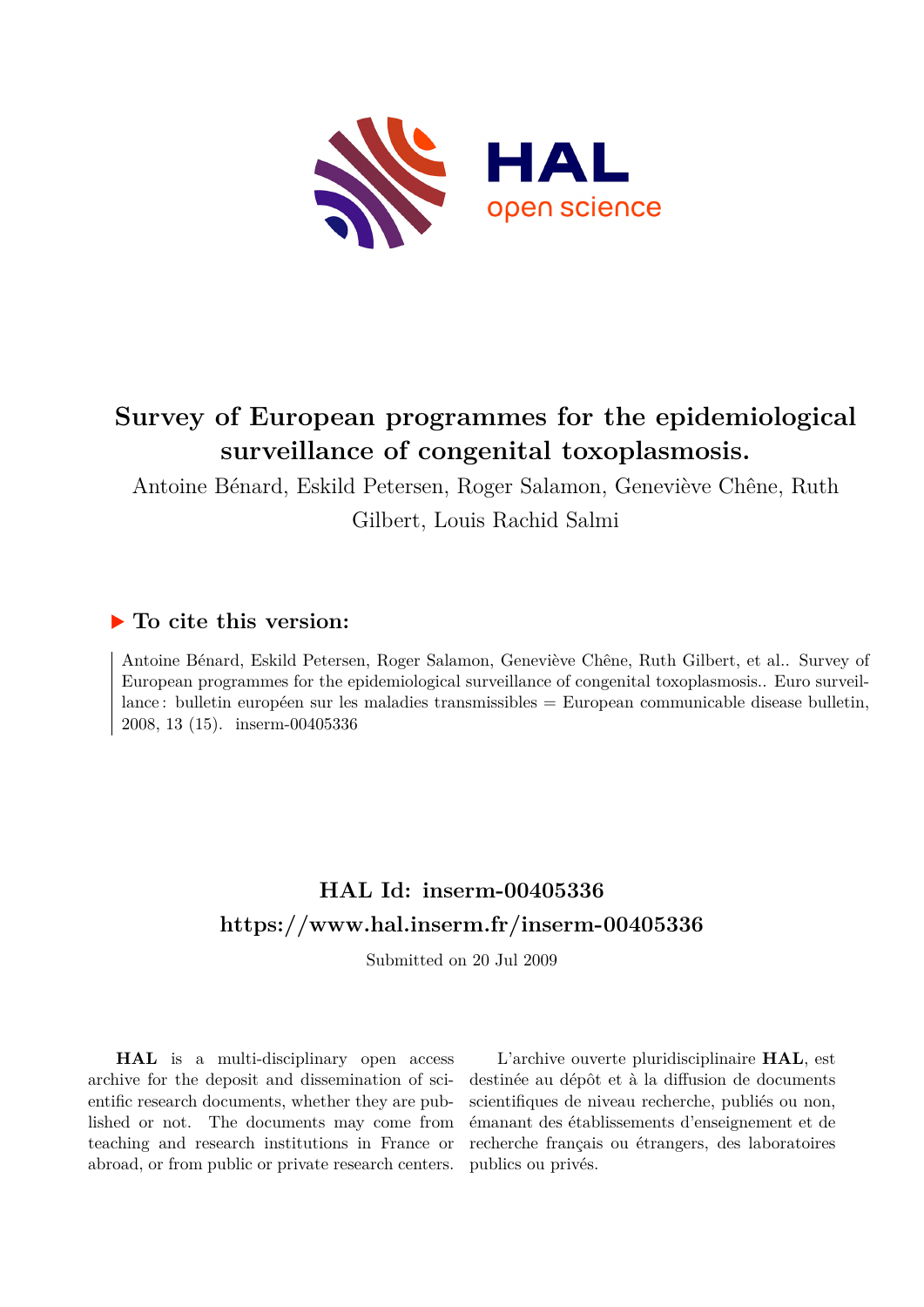## *Survey of European programmes for the epidemiological surveillance of congenital toxoplasmosis*

Bénard Antoine 14\*, Petersen Eskild 2, Salamon Roger 14, Chêne Geneviève 14, Gilbert Ruth 3, Salmi Louis Rachid 14, for the **European Toxo Prevention Study Group (EUROTOXO)**

*Centre pid miologie et biostatistique 1* <sup>é</sup> <sup>é</sup> *INSERM : U897, Universit*é *Victor Segalen - Bordeaux II, FR*

*Statens Serum Institut 2 Statens Serum Institut, DK*

*Centre for Paediatric Epidemiology and Biostatistics 3 Institute of Child Health, University College London, London,GB*

*4 Centre Hospitalier Universitaire de Bordeaux, FR*

\* Correspondence should be adressed to: Antoine Bénard <antoine.benard@isped.u-bordeaux2.fr>

#### **Abstract**

**The objective of this investigation was to describe systems for the epidemiological surveillance of congenital toxoplasmosis implemented in European countries. In September 2004, a questionnaire, adapted from the evaluation criteria published by the United States Centers for Disease Control and Prevention, was sent to a panel of national correspondents in 35 countries in the European geographical area with knowledge of the epidemiological surveillance systems implemented in their countries. Where necessary, we updated the information until July 2007. Responses were received from 28 countries. Some 16 countries reported routine surveillance for toxoplasmosis. In 12 countries (Bulgaria, Cyprus, Czech Republic, England and Wales, Estonia, Ireland, Latvia, Lithuania, Malta, Poland, Scotland and Slovakia), surveillance was designed to detect only symptomatic toxoplasmosis, whether congenital or not. Four countries reported surveillance of congenital toxoplasmosis, on a regional basis in Italy and on a national basis in Denmark, France and Germany. In conclusion, epidemiological surveillance of congenital toxoplasmosis needs to be improved in order to determine the true burden of disease and to assess the effectiveness of and the need for existing prevention programmes.**

**MESH Keywords** Disease Notification ; methods ; statistics & numerical data ; Disease Outbreaks ; statistics & numerical data ; Europe ; epidemiology ; Humans ; Incidence ; Population Surveillance ; methods ; Risk Assessment ; methods ; Risk Factors ; Toxoplasmosis, Congenital ; epidemiology

## **Introduction**

Toxoplasmosis is caused by a protozoan parasite (Toxoplasma gondii). While toxoplasmosis infection is often benign, congenital toxoplasmosis (transmission to the foetus when a pregnant woman acquires toxoplasma infection for the first time during pregnancy) can lead to severe sequelae for the foetus and the newborn with visual or neurological impairment or death.

It is important to evaluate the burden of toxoplasma infection in the general population, as well as in pregnant women, foetuses, newborns and children, because this contributes to the rationale behind the different screening programmes currently performed (none, prenatal or postnatal) [1–3]. Frequency and severity of a disease are the basic measurements used to assess its burden, and data on this can be collected in specific studies or surveillance systems. The value of epidemiological surveillance is that it can be used to monitor trends over time. Public health strategies to prevent congenital toxoplasmosis differ between European countries. It is still being debated which are the best methods for controlling congenital toxoplasmosis, and the debate is not always based on accurate information.

The EUROTOXO project (http://eurotoxo.isped.u-bordeaux2.fr) is a European consensus initiative aimed at defining the implications of current scientific knowledge for a research agenda and for policy decisions on how best to prevent congenital toxoplasmosis and its consequences. The project has reviewed the state of the knowledge concerning the burden of toxoplasma infection in Europe. This article presents a systematic review of the systems implemented in European countries for the epidemiological surveillance of toxoplasmosis.

### **Methods**

#### **Source of information**

We identified contacts for national surveillance programmes in 30 European countries (Table 1) from the following sources:

- the members of the Eurosurveillance Editorial Board listed on the Eurosurveillance website at the time;
- the Inventory of Resources for Infectious Diseases in Europe (IRIDE) (http://iride.cineca.org/public/invcountries.html);
- and the European Programme for Intervention Epidemiology Training (EPIET) network (http://www.epiet.org/).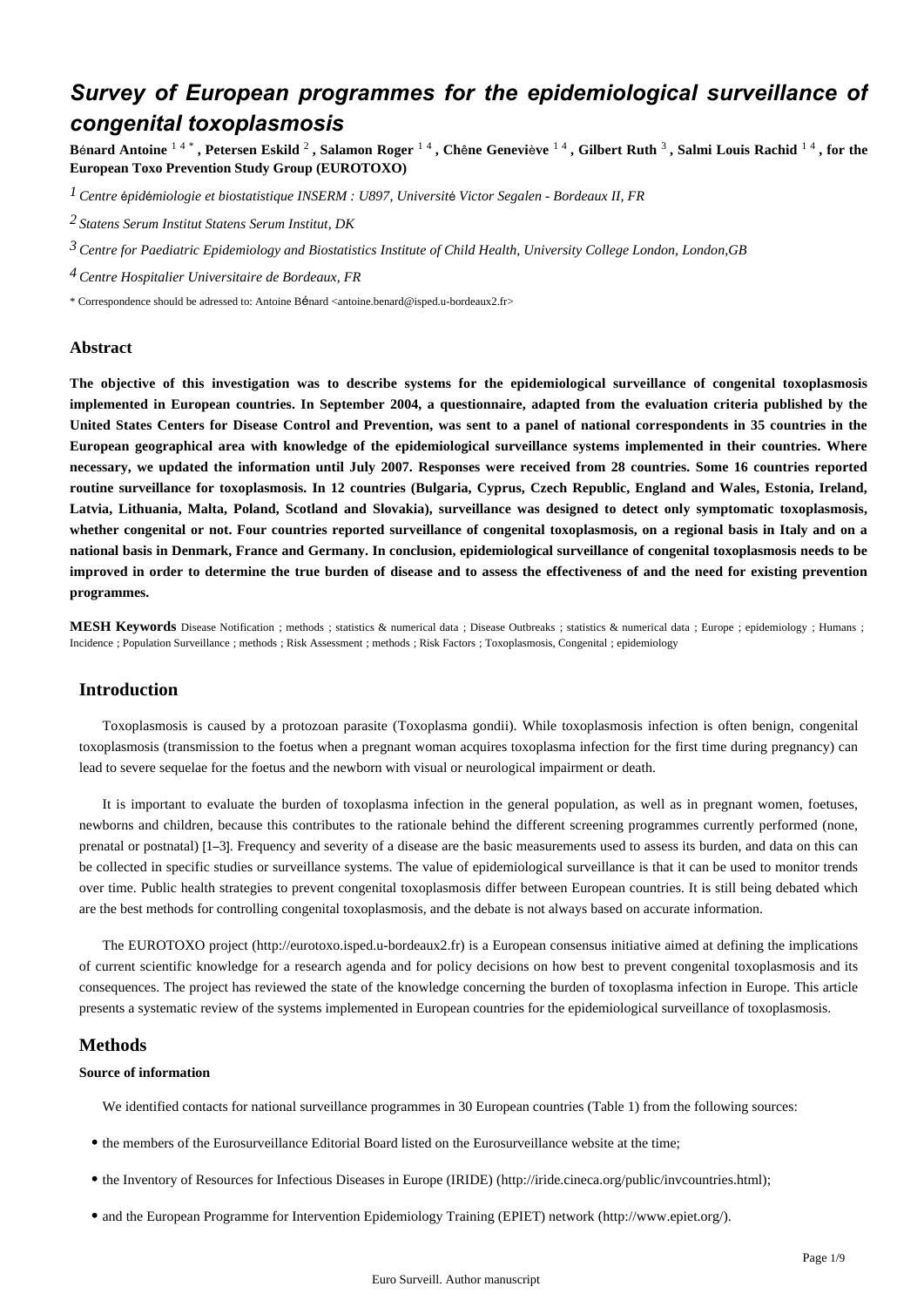Contacts for six other European countries (Albania, Bosnia-Herzegovina, Bulgaria, Croatia, Macedonia, and Serbia-Montenegro) were identified by Google search.

We did not find correspondents for Andorra, Monaco or Northern Ireland. The list of correspondents is shown in Table 1. All contacts were sent emails in September 2004 and those who did not respond were sent three further emails in January/February, April, and July 2005. We maintained contact with our correspondents in each participating countries until July 2007 and updated the data when a change in the surveillance systems was signalled. This was the case for France (implementation of a new surveillance system) and Denmark (surveillance system stopped).

#### **Data collection and interpretation**

We developed a comprehensive questionnaire, based on the criteria published by the United States' (US) Centers for Disease Control and Prevention (CDC) for the evaluation of epidemiological surveillance systems [4]. Epidemiological surveillance was defined as ongoing and systematic collection, analysis, and interpretation of health data in the process of describing and monitoring a health event. The survey included questions about the objective of the surveillance system, the description of the health event under surveillance (case definition), the population under surveillance, the period of data collection, who was responsible for case reporting (sources of information) and a flow chart describing the system. We also asked how often the data were analysed and fed back to the reporting sources, and for the estimated costs of the toxoplasmosis surveillance system.

The usefulness of a given surveillance system was evaluated according to the following criteria:

simplicity (ease of operation), flexibility (adaptability to changing information needs or operating conditions) and acceptability (cooperation of people on whom the system depends) based on the number and qualification of the reporting sources;

sensitivity (proportion of cases detected by the system) and representativeness (the ability to describe the distribution of cases over time and in the population) based on the qualification of the reporting sources and on the figures available from the surveillance systems;

- timeliness (delay between steps in the system) based on the frequency of analysis and reports distribution.
	- These criteria are described in the US CDC's guidelines (http://www.cdc.gov/mmwr/preview/mmwrhtml/00001769.htm) [4,5].

## **Results**

We received responses from 28 of 35 countries. Seven countries (Albania, Luxembourg, Croatia, Hungary, the Former Yugoslav Republic of Macedonia, Serbia-Montenegro and Spain) did not send a response at all. Information on Denmark and France was updated in July 2007.

Of the 28 countries that responded, 12 did not have a surveillance system for toxoplasmosis (congenital or not). The 16 countries that did report to have a system for the epidemiological surveillance of toxoplasmosis in place, are almost all situated in central or eastern Europe (Figure) (Table 2). Poland has the oldest surveillance system (dating from 1966), while the most recent systems are in Cyprus, Ireland and Malta (dating from 2004).

Only four countries operate surveillance specifically for congenital toxoplasmosis: Denmark, France, Italy and Germany.

In **Denmark**, a nationwide neonatal screening programme based on neonatal Guthrie card testing for toxoplasma-specific IgM was implemented in 1999 but discontinued on 31 July, 2007 (Petersen E; personal communication). The Danish National Health Board found insufficient evidence that treatment for toxoplasmosis was effective, neither in preventing later attacks of ocular toxoplasmosis in children born without ocular lesions nor in preventing further attacks in children born with ocular lesions [6]. In case of a positive Guthrie result, peripheral blood samples were taken from the newborn and the mother and analysed for IgM, IgA and IgG profiles. The epidemiological surveillance system was based on this screening programme and therefore included all infants with congenital toxoplasmosis, whether or not they had clinical manifestations. Surveillance and all laboratory analyses were coordinated by Statens Serum Institut in Copenhagen.

In **France**, a surveillance system for congenital toxoplasmosis was initiated in May 2007 which lies in the area of responsibility of the French National Institute of Public Health (Institut national de Veille Sanitaire; InVS) and the National Reference Centre for Toxoplasmosis (CNR toxoplasmose). The surveillance includes foetuses, newborns and children until the age of one year. Congenital toxoplasmosis cases are notifiable and defined as:

Detection of T. gondii in body tissues or fluids by polymerase chain reaction (PCR), inoculation of mice, cell culture or immunocytochemistry;

Detection of specific IgM or IgA antibodies;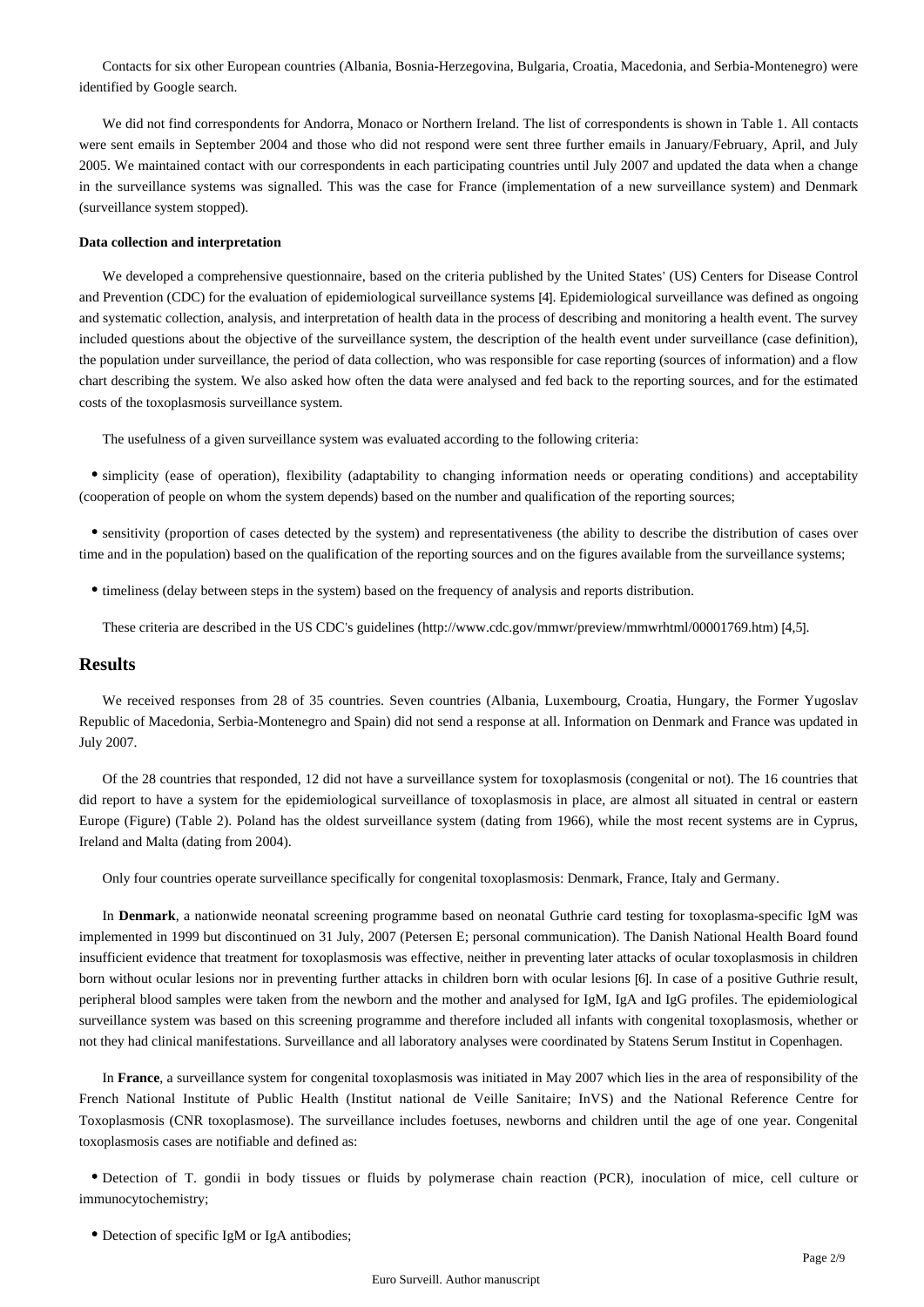- Neosynthesis of specific IgG, IgM or IgA antibodies;
- Stable specific IgG titres until after the age of one month:
- Persistently stable specific IgG titres until the age of one year.

Cases are notified by laboratories qualified for antenatal or postnatal diagnosis.

In Germany, congenital toxoplasmosis cases have been notifiable since 2001, when a nationwide surveillance system was implemented under the Protection Against Infection Act. The case definition of congenital toxoplasmosis is based on at least one of the following criteria:

- Demonstration of Toxoplasma gondii in body tissues or fluids;
- Detection of specific IgM or IgA antibodies;
- Persistently stable specific IgG titres or a single elevated specific IgG-titre.

Laboratories report anonymised cases to the Robert Koch institute in Berlin. Part of the data can be accessed at http://www3.rki.de/SurvStat/QueryForm.aspx. Quarterly summaries and yearly reports are also published [7].

In **Italy**, surveillance is confined to a regional programme in the Campania region, which has been running since 1997. The population under surveillance are living newborn babies. A case of congenital toxoplasmosis in defined as the persistence of specific IgG antibodies until the age of one year. Cases are reported by social workers, paediatricians and neonatalogists. Information about toxoplasmosis primary infection among pregnant women is collected retrospectively on medical records, and information about congenital toxoplasmosis and complications among congenitally infected children are collected prospectively. The creation of a nationwide surveillance system is still being debated.

In the 12 other countries (Bulgaria, Cyprus, Czech Republic, England and Wales, Estonia, Ireland, Latvia, Lithuania, Malta, Poland, Scotland, and Slovakia, see Table 2), the health event under surveillance is toxoplasmosis (congenital or not), as defined by the European Union (symptomatic toxoplasmosis cases serologically confirmed) [8]. It is considered a notifiable disease and subject to continuous data collection (Table 2). Cases are reported by physicians, epidemiologists, or laboratories. Several sources of reporting contribute to the systems, except in Cyprus, Lithuania, Poland and Slovakia, where the physicians are the only health professionals to report cases, and in the Czech Republic and Scotland, where cases are declared only by epidemiologists and laboratories, respectively.

All 16 surveillance systems analyse the data regularly (from daily to annually). The reports are sent to the health authorities weekly to annually.

Only two countries were able to provide data about the costs of the system. In Italy, the global cost of the regional pilot programme is estimated to be 68,000 Euros a year for 67,000 to 70,000 live births. In Denmark, the cost of the nationwide surveillance system was estimated to be 600,000 Euros a year.

#### **Discussion**

Our study provides detailed, up-to-date information on systems implemented for the surveillance of toxoplasmosis (congenital or not) in 28 European countries. We have identified a high degree of heterogeneity.

12 countries do not have any surveillance system for toxoplasmosis in place. In 12 countries, the event under surveillance was symptomatic toxoplasmosis. Five of those countries did not provide details about the qualification of the physicians who reported the information. In the field of toxoplasmosis, gynaecologists, ophthalmologists, paediatricians or neurologists are able to diagnose toxoplasmosis at different stages of the disease. Therefore, it is important that all those specialists take part in the surveillance process. However, toxoplasmosis is a notifiable disease in all those countries, and we assume that all registered medical practitioners are involved in the surveillance system.

Denmark, France, Germany, and Italy (the latter only at regional level), are the only participating European countries who have implemented a surveillance system that is specifically dedicated to congenital toxoplasmosis and that is able to detect symptomatic as well as asymptomatic cases. Systems which survey symptomatic toxoplamosis in the general population are of least interest because it is impossible to distinguish congenital from acquired toxoplasmosis without data on the serological status during pregnancy or at birth [9]. Furthermore, the vast majority of acquired toxoplasmosis infections in healthy individuals are benign and the proportion of asymptomatic cases is estimated to be 70% [10–13]. Differences in the structure of these four specific surveillance systems may be responsible for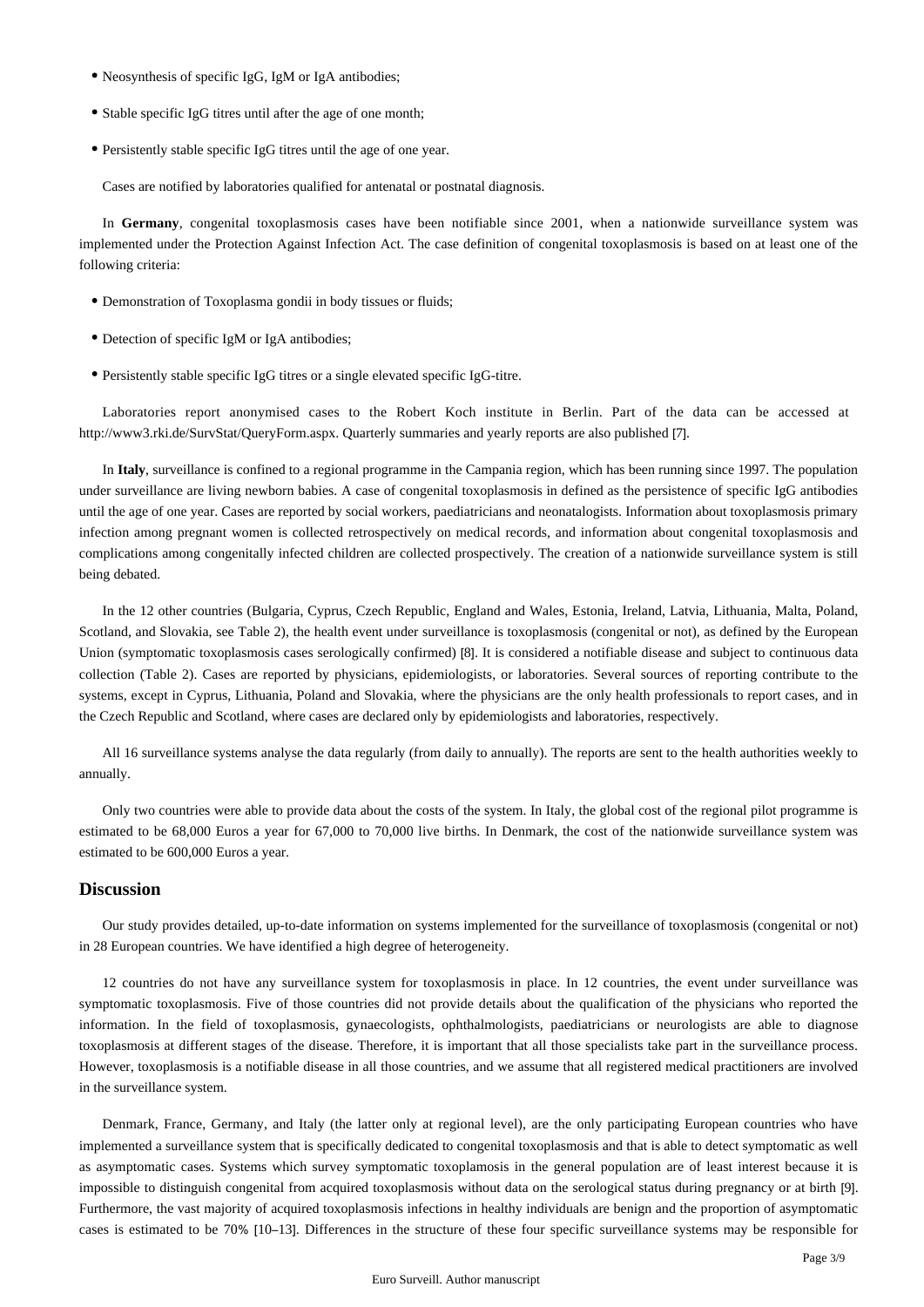differences in their usefulness. We consider the surveillance system in Denmark to be simpler than those in Italy, Germany, and France. Centralised analysis like in Denmark and France also increases the acceptability as the system relies on professionals specifically dedicated to the system, contrary to the systems in Italy and Germany where the tasks are divided between health professionals and laboratories. The Danish surveillance system could also be considered the most flexible, because of its centralised approach, which allows for changes to be implemented in only one place, should they become necessary.

In Denmark, the surveillance system was linked to a nationwide systematic neonatal screening [14]. The sensitivity and the representativeness of this system could thus be considered higher than in Germany where the surveillance system is suffering from an underestimation of the number of congenital toxoplasmosis cases. Data on the number of congenital toxoplasmosis cases detected by the two surveillance systems were available for 2001 and 2002. In Germany, 38 cases were reported 2001 and 18 in 2002 ( http://www3.rki.de/SurvStat/QueryForm.aspx) among a population of 82 million inhabitants, compared to 19 cases in 2001 and 13 in 2002 in Denmark (5.4 million inhabitants) [14]. According to these data, the estimated frequency of congenital toxoplasmosis is ten-fold lower in Germany than in Denmark. Based on what is known about the geographical variation of the burden of congenital toxoplasmosis, this is unlikely.

In Italy, congenital toxoplasmosis cases are declared by social workers, paediatricians and neonatalogists. It is well known that passive reporting by physicians only captures a fraction of cases, most often only the most serious ones [15,16].

Overall, we consider the epidemiological surveillance system that was implemented in Denmark be the most useful. However, it was discontinued in July 2007.

A European survey was conducted within the EUROTOXO initiative to describe the national public health policies and routine programmes to prevent congenital Toxoplasmosis [17]. One of the fundamental criteria to evaluate the efficiency of such programmes is the frequency of the disease in question. Some countries did not define congenital toxoplasmosis as a public health issue and consequently have not implemented a prevention programme or surveillance system.

Several countries that do not have a congenital toxoplasmosis prevention policy have nevertheless defined congenital toxoplasmosis as a public health issue and implemented a surveillance system. But of these countries only Germany has implemented a system specifically dedicated to congenital toxoplasmosis.

Austria, Denmark, France, Italy, Lithuania and Slovenia have defined congenital toxoplasmosis as a public health issue and implemented a national systematic prevention programme [17]. Among these six countries, Denmark and France are the only countries where a specific and exhaustive surveillance system of congenital toxoplasmosis was implemented. However, screening and surveillance in Denmark were stopped in July 2007 and in France has only existed since May 2007, 29 years after the implementation of the national screening programme.

In the absence of a dedicated surveillance system, data on the burden of a disease can be obtained only through ad hoc epidemiological surveys. A systematic review of the published data on the burden of congenital toxoplasmosis was conducted by the EUROTOXO study group in 2005 [18]. The main results of this review were the following: Firstly, the prevalence of toxoplasmosis among pregnant women (the reservoir of congenital toxoplasmosis) decreases over the years, as previously reported. Due to limited available data, other epidemiological parameters such as incidence of seroconversion in susceptible pregnant women or incidence of complications among congenitally infected children cannot be analysed in detail. Such accurate data on the trends of diseases can only be obtained through continuous data collection such as surveillance systems.

Secondly, published data on the burden of congenital toxoplasmosis in Europe are limited, in terms of both quantity and quality. In fact, the vast majority of surveys evaluated by the group were not representative, in particular with respect to rare events such as the incidence of complications among congenitally infected children. For these estimates to be sufficiently precise, children were recruited in specialised centres. Such representative estimates could be improved by systematic data collection, for example as part of a surveillance system.

Nevertheless, periodic snapshot surveys based on consistent reporting definitions can also be an effective way of determining the burden of congenital toxoplasmosis. This is the approach used in the United Kingdom for symptomatic toxoplasmosis in children through the British Paediatric Surveillance Unit and the British Ophthalmic Surveillance Unit [9].

Few countries in Europe have implemented specific surveillance systems in accordance with their prevention policies regarding congenital toxoplasmosis. The epidemiological surveillance of congenital toxoplasmosis needs to be improved in order to determine the true burden of disease and assess the need for and effectiveness of existing prevention programmes.

## **Ackowledgements:**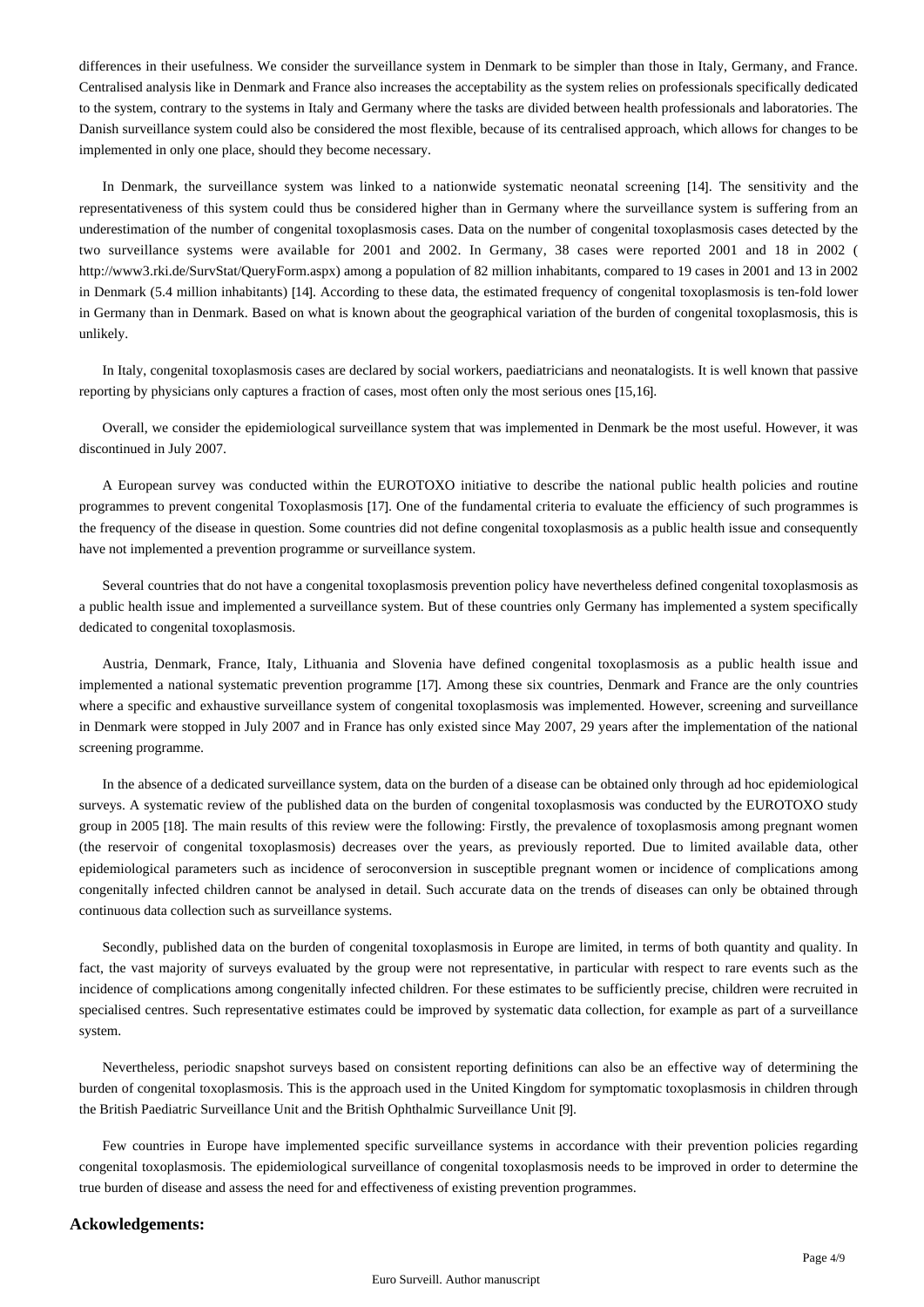The authors would like to thank Alain Moren (EPIET training programme coordinator) and Hélène Therre (Eurosurveillance Monthly editor) for their help in contacting the European correspondents.

EUROTOXO is a joint initiative of the Institute of Child Health (London, UK), the Staten Serum Institute (Copenhagen, Denmark), and the Institute of Public Health, Epidemiology and Development (Bordeaux, France). The EUROTOXO Group was financed by the European Commission (Contract No. QLG4-CT-2002-30262) and worked from 2002–2005.

The EUROTOXO Group was composed as follows (by alphabetical order, except for chairs): Steering committee: Roger Salamon, Institute of Public Health, Epidemiology and Development (ISPED), Bordeaux, France (Chair): Leiv S. Bakketeig (University of Southern Denmark, Denmark), Gérard Bréart (INSERM U-149, Paris, France), Wilma Buffolano (Universita Frederico II, Naples, Italy), Geneviève Chêne (INSERM U-593, Bordeaux, France), Birgitta Evengard (Karolinska Institute, Huddinge Hospital, Sweden), Ruth Gilbert (Institute of Child Health, London, UK), Michael Hayde (University Children's Hospital, Vienna, Austria), Eskild Petersen (Staten Serum Institute, Copenhagen, Denmark), François Peyron (Hôpital de la Croix-Rousse, Lyon, France), Aniki Rothova (Academisch Ziekenhuis Utrecht, Utrecht, The Netherlands), L. Rachid Salmi (ISPED, Bordeaux, France), Babill Stray-Pedersen (Institute of General Practice and Community Medicine, University of Oslo, Oslo, Norway), Philippe Thulliez (Institut de Puériculture, Paris, France). Scientific secretariat: L. Rachid Salmi, ISPED, Bordeaux, France (Chair), Antoine Bénard (INSERM U-593, Bordeaux, France), Ruth Gilbert (Institute of Child Health, Londres, UK), Valé riane Leroy (INSERM U-593, Bordeaux, France), Eskild Petersen (Staten Serum Institute, Copenhagen, Denmark), Rodolphe Thiébaut (INSERM U-593 and U-875, Bordeaux, France). Scientific Secretariat collaborators: Hélène Bricout (INSERM U593, Bordeaux, France), Sabrina Di-Costanzo (INSERM U593, Bordeaux, France), Sandy Leproust (INSERM U593, Bordeaux, France). Panel 1: L. Rachid Salmi, ISPED, Bordeaux, France (Chair). Antoine Bénard (France), Christine Binquet (France), Michel Cot (France), Catherine De Vigan (France), Marianne Forsgren (Sweden), Justus Garweg (Switzerland), Dorota Nowakowska (Poland), Stefania Salmaso (Italy), Alessandra Sensini (Italy), Rudiger Von Kries (Germany), Anton Van Loon (The Netherlands). Panel 2: Rodolphe Thiébaut, INSERM U-593 and U-875, Bordeaux, France (Chair), Ole Andersen (Denmark), Alain Berrebi (France), Antoine Brézin (France), Bruno Charpiat (France), Francis Derouin (France), Uwe Gross (Germany), François Kieffer (France), Philippe Lepage (Belgium), Laurent Mandelbrot (France), Valeria Meroni (Italy), Maarten Postma (The Netherlands), Miles Stanford (UK). Panel 3: Valériane Leroy, INSERM U-593, Bordeaux, France (Chair), Antony Ades (UK), Marie-Laure Dardé (France), Anne Eskild (Norway), Christos Hadjichristodoulou (Greece), Pal Jenum (Norway), Monique Kaminski (France), Babak Khoshnood (France), Jean-François Korobelnik (France), Bogumila Milewska-Bobula (Poland), Pierre-Alain Raeber (Switzerland), Christoph Rudin (Switzerland), Isabelle Villena (France). External experts: Amélie Daveluy, Annie Fourrier-Réglat, François Goffinet, Jérôme Harambat, Françoise Haramburu, Paul Perez, Martine Wallon. Secretariat, documentation and editorial support: Erica L. Gollub, Evelyne Mouillet, Karine Surlanne, Hooi-Kuan Tan.

#### **References:**

- 1. Salmi LR , Mathoulin S , Perez P , Lawson-Ayayi S Screening and early detection in blood transfusion: when are they indicated?. Transfus Clin Biol. 1997; 4: (4) 417- 27
- 2. Wilson JMG , Jungner G Principles and practice of screening for disease. Public Health Papers. 34: World Health Organization; Geneva 1968;
- 3. Gilbert R , Dezateux C Newborn screening for congenital toxoplasmosis: feasible, but benefits are not established. Arch Dis Child. 2006; 91: (8) 629- 31
- 4. Centers for Disease Control and Prevention Guidelines for evaluating surveillance systems. MMWR Morb Mortal Wkly Rep. 1988; 37: (S-5) 1- 18
- 5. Churchill R , Teutsch S Principles and practice of public health surveillance. New York Oxford University Press; 2000;
- 6. SYROCOT (Systematic Review on Congenital Toxoplasmosis) study group Thiébaut R , Leproust S , Chêne G , Gilbert R Effectiveness of prenatal treatment for congenital toxoplasmosis: a meta-analysis of individual patients' data. Lancet. 2007; 369: (9556) 115- 22
- 7. Robert Koch Institute Infektionsepidemiologisches Jahrbuch meldepflichtiger Krankheiten.
- 8. European Union. Commission decision of 19 March 2002 laying down case for reporting communicable diseases to the Community network under Decision No 2119/98/EC of the European Parliament and of the Council. OJEC L86/58, 3.4.2002. Official Journal of the European Communities. 2002. Available from: http://eur-lex.europa.eu/LexUriServ/site/en/oj/2002/l\_086/l\_08620020403en00440062.pdf
- 9. Gilbert R , Tan HK , Cliffe S , Guy E , Stanford M Symptomatic toxoplasmosis in childhood in the UK. Arch Dis Child. 2006; 91: (6) 495- 8
- 10. Mawhorter SD , Effron D , Blinkhorn R , Spagnuolo PJ Cutaneous manifestations of toxoplasmosis. Clin Infect Dis. 1992; 14: (5) 1084- 8
- 11. Montoya JG , Liesenfeld O Toxoplasmosis. Lancet. 2004; 363: (9425) 1965- 76
- 12. McAuley J , Boyer KM , Patel D , Mets M , Swisher C , Roizen N Early and longitudinal evaluations of treated infants and children and untreated historical patients with congenital toxoplasmosis: the Chicago Collaborative Treatment Trial. Clin Infect Dis. 1994; 18: (1) 38- 72
- 13. Binquet C , Wallon M , Quantin C , Kodjikian L , Garweg J , Fleury J Prognostic factors for the long-term development of ocular lesions in 327 children with congenital toxoplasmosis. Epidemiol Infect. 2003; 131: (3) 1157- 68
- 14. Schmidt DR , Hogh B , Andersen O , Fuchs J , Fledelius H , Petersen E The national neonatal screening programme for congenital toxoplasmosis in Denmark: results from the initial four years, 1999–2002. Arch Dis Child. 2006; 91: (8) 661- 5
- 15. Vogt RL , LaRue D , Klaucke DN , Jillson DA Comparison of an active and passive surveillance system of primary care providers for hepatitis, measles, rubella, and salmonellosis in Vermont. Am J Public Health. 1983; 73: (7) 795- 7
- 16. Marier R The reporting of communicable diseases. Am J Epidemiol. 1977; 105: (6) 587- 90
- 17. Leroy V , Raeber PA , Petersen E , Salmi LR , Kaminski M , Villena I for the Eurotoxo Group (Panel 3) National public health policies and routines programs to prevent congenital Toxoplasmosis, Europe, 2005 [Unpublished report]. Bordeaux (France) The Eurotoxo Group; 2005;
- 18. Bénard A , Salmi LR for Panel 1 of the Eurotoxo Group Systematic review on the burden of congenital toxoplasmosis in Europe [Unpublished report]. Bordeaux (France) The Eurotoxo Group; 2005;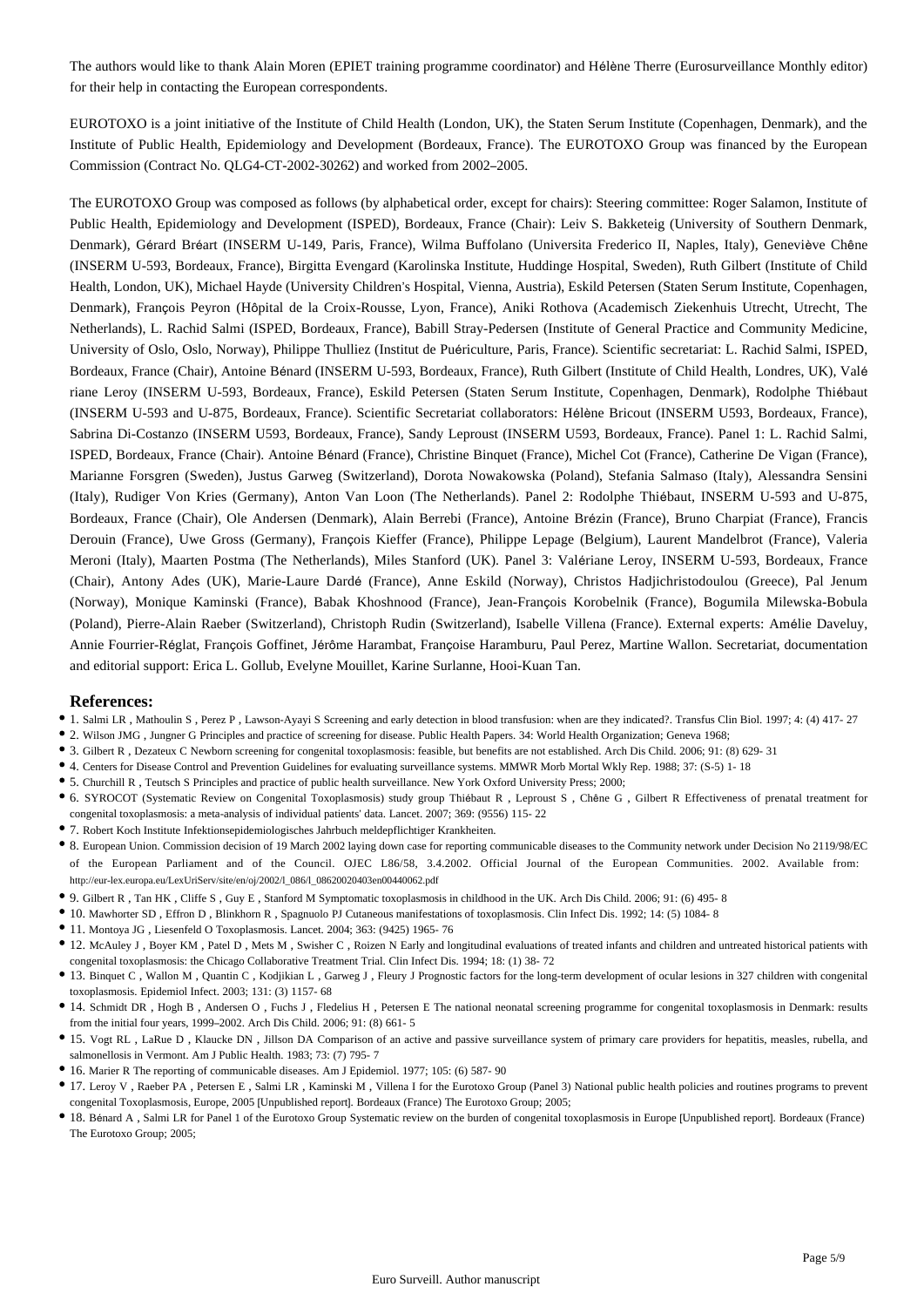## **Figure**

Different surveillance systems for toxoplasmosis in Europe. Eurotoxo, 2007

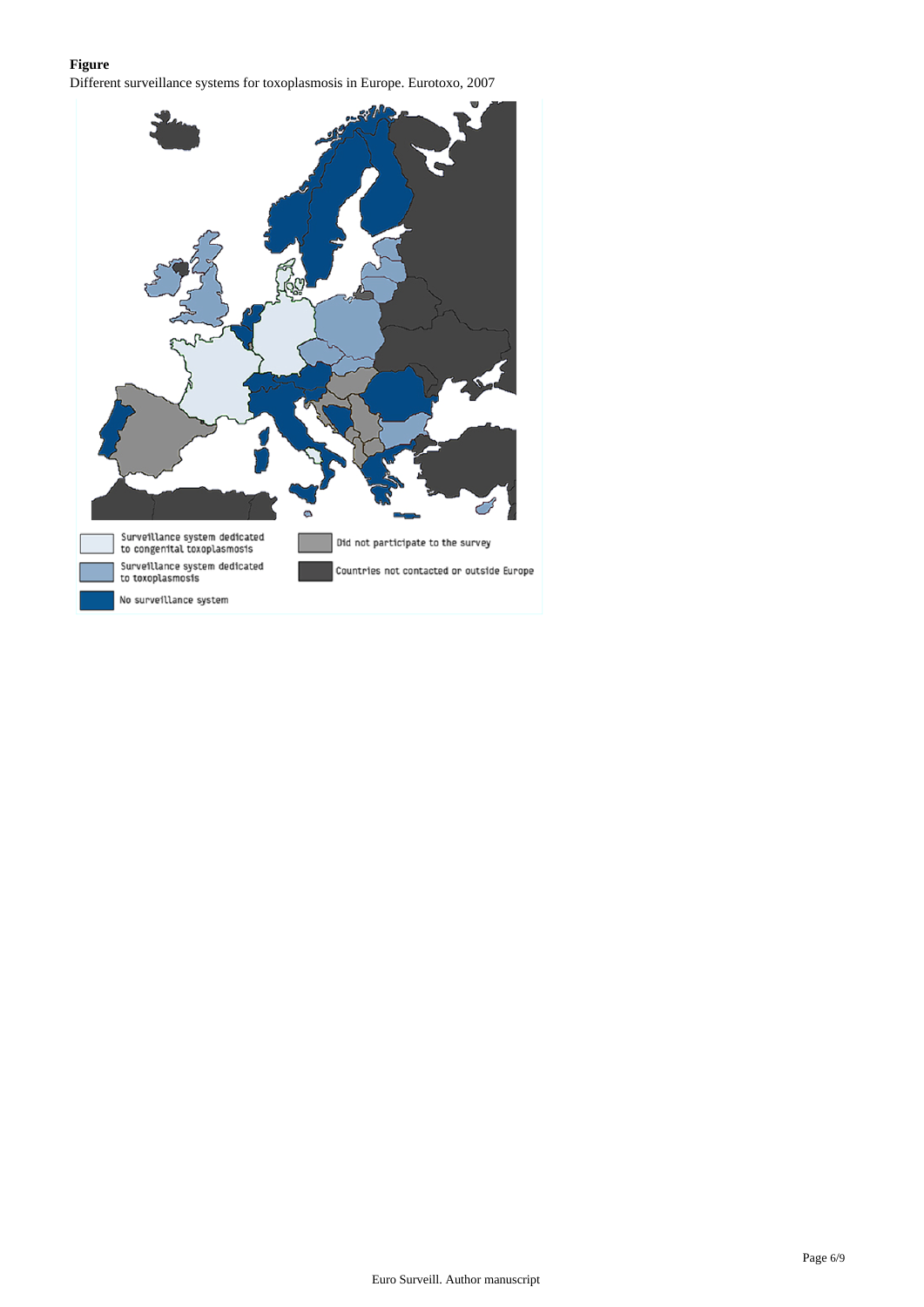## **Table 1**

European correspondents contacted to participate in the survey on the epidemiological surveillance of toxoplasmosis

|                          | Countries that participated in the survey                                                                                                                                                                |
|--------------------------|----------------------------------------------------------------------------------------------------------------------------------------------------------------------------------------------------------|
| Austria                  | Reinhild Strauss, Federal Ministry for Health, Family and Youth, General Directorate of Public Health, Vienna                                                                                            |
| Belgium                  | Germaine Hanquet, Scientific Institute for Public Health, Unit of Epidemiology, Ministry of Social Affairs, Public Health and Environment, Brussels                                                      |
| Bosnia<br>Herzegovina    | and Semra Cavaljuga, Institute for Epidemiology and Biostatistics, School of Medicine, University of Sarajevo, Sarajevo                                                                                  |
| Bulgaria                 | Mira Kojuharova, National Centre of Infectious and Parasitic Diseases, Department of Epidemiology, Sofia                                                                                                 |
| Cyprus                   | Olga Kalakouta, on behalf of Dr. Chrystalla Hadjianastassiou, Chief medical Officer, Medical and Public Health Services, Ministry of Health, Nicosia                                                     |
| Czech Republic           | Petr Kodym, National Reference Laboratory for Toxoplasmosis, National Institute of Public Health, Prague                                                                                                 |
| Denmark                  | Henrik Vedel Nielsen, Unit for Mycology and Parasitology, Statens Serum Institut, Copenhagen                                                                                                             |
| <b>England and Wales</b> | Robert Smith, Public Health Laboratory, Service of Communicable Disease, Surveillance Centre Wales, Cardiff                                                                                              |
| Estonia                  | Kuulo Kutsar, Department of Communicable Diseases, Health Protectorate Inspectorate, Tallinn                                                                                                             |
| Finland                  | Maija Lappalailnen, Department of Virology, Hospital District of Helsinki and Uusimaa, Helsinki                                                                                                          |
| France                   | Isabelle Villena, National Reference centre for toxoplasmosis, Reims; Véronique Goulet, Department of Infectious Diseases, Institut de Veille Sanitaire, Saint-Maurice                                   |
| Germany                  | Katharina Alpers, Department for Infectious Disease Epidemiology, Gastrointestinal Infections, Zoonoses and Tropical Infections, Robert Koch Institute, Berlin                                           |
| Greece                   | Yanis Tselentis, Laboratory of Clinical Bacteriology, Parasitology, Zoonoses and Geographical Medicine, University of Crete, Faculty of Medicine, Heraklion                                              |
| Ireland                  | Darina O'Flanagan, HSE-Health Protection Surveillance Centre, Dublin                                                                                                                                     |
| Italy                    | Wilma Buffolano, Perinatal Infection Unit, Department of Paediatrics, Federico II University of Naples; Maria Grazia Pompa, Communicable Disease Unit, DG Health Prevention,<br>Ministry of Health, Rome |
| Latvia                   | Irina Lucenko, Division of Epidemiology of Infectious Diseases, State Public Health Agency, Riga                                                                                                         |
| Lithuania                | Bronius Morkunas, Centre for Communicable Disease Prevention and Control, Vilnius                                                                                                                        |
| Malta                    | Tanya Melillo Fenech, Disease Surveillance Unit, Department of Public Health, Ministry of Health, Msida                                                                                                  |
| Netherlands              | Laetitia M. Kortbeek, Diagnostic Laboratory for Infectious Diseases and Perinatal Screening (LIS) National Institute of Public Health and the Environment, Bilthoven                                     |
| Norway                   | Hans Blystad, Department of Infectious Disease Epidemiology, Norwegian Institute of Public Health, Oslo                                                                                                  |
| Poland                   | Malgorzata Sadkowska-Todys, Laboratory of Zoonoses, Department of Epidemiology, National Institute of Hygiene, Warsaw                                                                                    |
| Portugal                 | Judite Catarino, General Health Directorate, Lisbon                                                                                                                                                      |
| Romania                  | Adriana Pistol, General Department of Public Health, Service of Prevention and Control of Communicable Diseases, Ministry of Health and Family, Bucharest                                                |
| Scotland                 | Lynda Browning, Zoonoses Section, Health Protection Scotland, Glasgow                                                                                                                                    |
| Slovakia                 | Maria Avdicova, Department of Epidemiology, Regional Institute of Public Health, Baska Bystrica                                                                                                          |
| Slovenia                 | Jernej Logar, Institute of Microbiology, Medical Faculty, Ljubljana                                                                                                                                      |
| Sweden                   | Johan Lindh, Department of Parasitology, Mycology and Water, Swedish Institute for Infectious Disease Control, Solna                                                                                     |
| Switzerland              | Karim Boubaker, Infectious Diseases Section, Division of Communicable Diseases, Swiss Federal Office of Public Health, Public Health Direction, Bern                                                     |
|                          | Countries that were asked but did not participate in the survey                                                                                                                                          |
| Albania                  | Eduard Kakarriqi, Department of Epidemiology, Institute of Public Health, Rruga                                                                                                                          |
| Croatia                  | Ira Gjenero-Margan, Croatian Public Health Institute, Department of Epidemiology of Infectious Diseases, Zagreb                                                                                          |
| Hungary                  | Márta Melles, 'Johan Béla' National Centre for Epidemiology, Budapest                                                                                                                                    |
| Luxembourg               | Robert Hemmer, National service of Infectious Diseases, Centre Hospitalier de Luxembourg, Luxembourg                                                                                                     |
| Macedonia                | Kristin Vasilevska, Medical Faculty Skopje, University 'Sv. Kiril i Metodij'<br>Institute of Epidemiology, Biostatistics and Medical Informatics, Skopje                                                 |
| Spain                    | Luiza Sanchez Serrano, Sección de Sistema de Información Microbiológica, Vigilancia de Salud Pública, National Centre of Edpidemiology, Hospital Carlos III, Madrid                                      |
| Serbia-Montenegro        | Danica Masanovic, Sanitary Inspection of the Ministry of Health of Montenegro, Podgorica                                                                                                                 |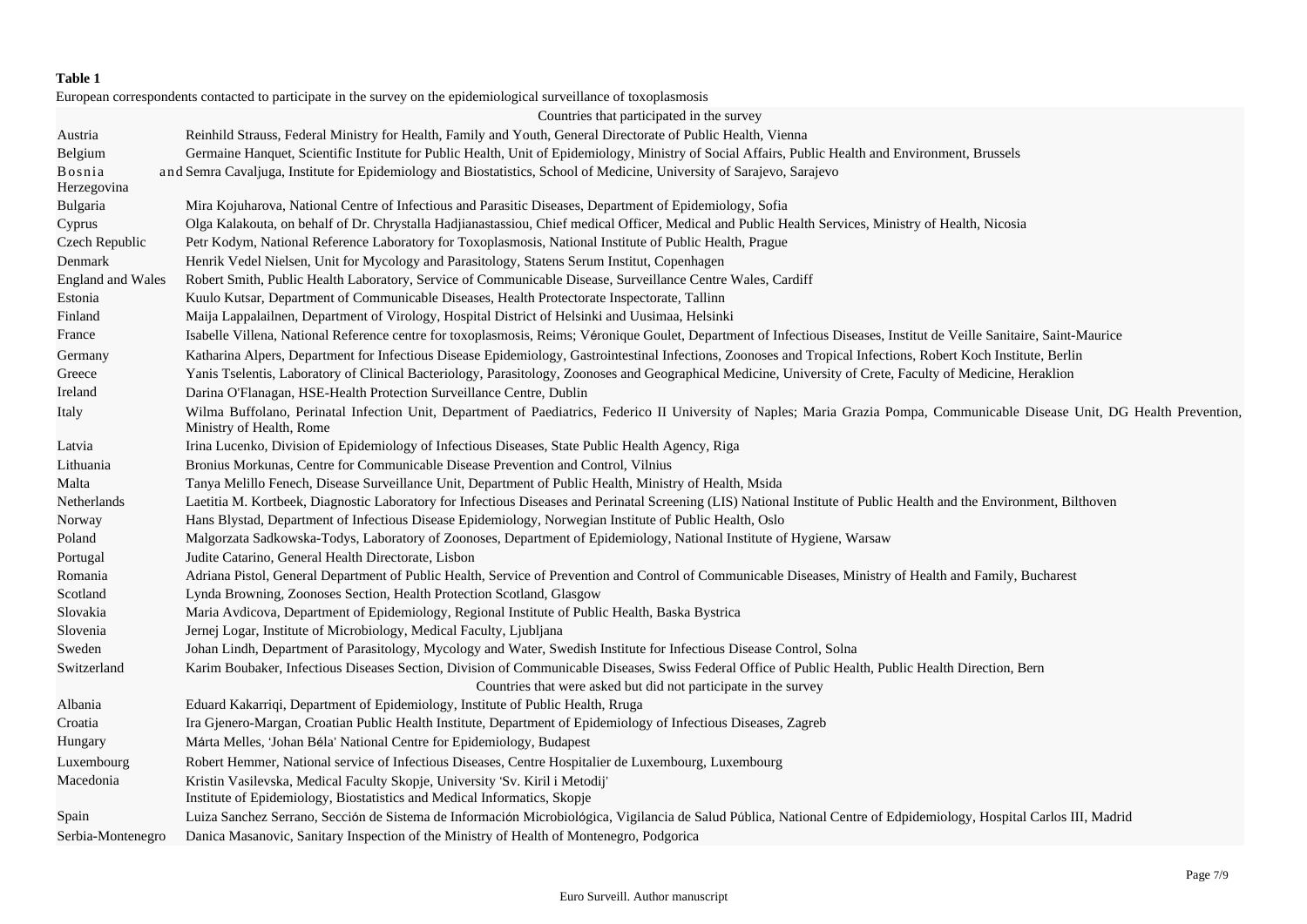## **Table 2**

Characteristics of European epidemiological surveillance programmes for toxoplasmosis. Eurotoxo, 2007

|                         |          |                                           |                                                                                                                                                                                                                                                                        |                                                                                           |                     | <b>Frequency</b>                      |                                                                                                                                                   |
|-------------------------|----------|-------------------------------------------|------------------------------------------------------------------------------------------------------------------------------------------------------------------------------------------------------------------------------------------------------------------------|-------------------------------------------------------------------------------------------|---------------------|---------------------------------------|---------------------------------------------------------------------------------------------------------------------------------------------------|
|                         |          | <b>Population</b><br>Year under           |                                                                                                                                                                                                                                                                        |                                                                                           |                     | $0 \quad f$<br>Frequency surveillance |                                                                                                                                                   |
|                         |          |                                           | <b>Country</b> started surveillance Case definition                                                                                                                                                                                                                    | <b>Reporting sources</b>                                                                  | of analysis reports |                                       | <b>Surveillance report distribution</b>                                                                                                           |
|                         |          |                                           | Surveillance systems specifically dedicated to congenital toxoplasmosis                                                                                                                                                                                                |                                                                                           |                     |                                       |                                                                                                                                                   |
| Denmark 1999 Live       |          | newborns                                  | Detection of IgM on blood filter sample confirmed by IgA, IgM and IgG profile in Statens Serum Institut NA<br>newborn and mother                                                                                                                                       |                                                                                           |                     | Annually                              | Healthcare authorities                                                                                                                            |
| <b>France</b>           |          | 2007 Foetuses,<br>newborns<br>and infants | PCR, mouse inoculation, cell culture or immunocytochemistry on body tissues or fluids; Laboratories qualified NA<br>detection of specific IgM or IgA antibodies; neosynthesis of specific IgG, IgM or IgA for<br>antibodies.; persistence of IgG until one year of age | antenatal<br>or<br>postnatal diagnosis                                                    |                     | <b>NA</b>                             | Healthcare authorities                                                                                                                            |
| <b>Germany</b>          |          | NA Live<br>newborns<br>and infants        | Detection of Toxoplasma gondii in body tissues or fluids; detection of specific IgM or IgA Laboratories<br>antibodies; persistently stable specific IgG titres or a single elevated specific IgG titre                                                                 |                                                                                           |                     |                                       | Continuous Quarterly Free access on the Website of the<br>and annually Robert Koch Institute                                                      |
| <b>Italy</b>            |          | 1997 Live<br>newborns                     | Persistence of IgG until one year of age                                                                                                                                                                                                                               | Social workers<br>Paediatricians<br>Neonatalogists                                        | Annually            | Annually                              | Health<br>National<br>Institute,<br>physicians, Regional Public Health<br>Surveillance on Infectious Diseases                                     |
|                         |          |                                           | Surveillance systems dedicated to toxoplasmosis (congenital or not)                                                                                                                                                                                                    |                                                                                           |                     |                                       |                                                                                                                                                   |
| <b>Bulgaria</b>         | NA All   |                                           | EU<br>(notifiable disease)                                                                                                                                                                                                                                             | Physicians<br>Laboratories<br>Epidemiologists                                             | Annually            | annually                              | Monthly and Ministry of Health<br>National<br>Centre<br>of<br>Health<br>Information<br>National Centre of Infectious and                          |
|                         |          |                                           |                                                                                                                                                                                                                                                                        |                                                                                           |                     | Twice a year Physicians               | <b>Parasitic Diseases</b>                                                                                                                         |
| <b>Cyprus</b>           | 2004 All |                                           | EU                                                                                                                                                                                                                                                                     | All registered medical Weekly<br>practitioners                                            |                     |                                       |                                                                                                                                                   |
| Czech                   | 1970 All |                                           | (notifiable disease)                                                                                                                                                                                                                                                   | Epidemiologists                                                                           | Monthly             |                                       | Monthly and Epidemiologists, Physicians                                                                                                           |
| <b>Republic</b>         |          |                                           | ${\rm EU}$                                                                                                                                                                                                                                                             |                                                                                           |                     | annually                              | Laboratories                                                                                                                                      |
| England                 | 1975 All |                                           | (notifiable disease)                                                                                                                                                                                                                                                   | <b>Toxoplasma Reference Monthly</b>                                                       |                     | Quarterly                             | Electronic<br>distribution                                                                                                                        |
| and                     |          |                                           | EU                                                                                                                                                                                                                                                                     | Unit Swansea                                                                              |                     |                                       | and annually http://www.hpa.org.uk/hpr)                                                                                                           |
| <b>Wales</b>            |          |                                           | (notifiable disease)                                                                                                                                                                                                                                                   |                                                                                           |                     |                                       |                                                                                                                                                   |
| <b>Estonia</b>          | 1997 All |                                           | EU                                                                                                                                                                                                                                                                     | General practitioners Monthly<br>Laboratories                                             |                     | annually                              | Monthly and Health protection Inspectorate and<br>Ministry of Social Affairs                                                                      |
|                         |          |                                           | (notifiable disease)                                                                                                                                                                                                                                                   |                                                                                           |                     |                                       |                                                                                                                                                   |
| <b>Ireland</b>          | 2004 All |                                           | EU                                                                                                                                                                                                                                                                     | All registered medical Weekly and Weekly and Physicians,<br>practitioners<br>Laboratories | annually            | annually                              | Public<br>health<br>departments<br>and<br>population<br>(Website)                                                                                 |
|                         |          |                                           | (notifiable disease)                                                                                                                                                                                                                                                   |                                                                                           |                     |                                       |                                                                                                                                                   |
| Latvia                  |          | 1995 All                                  | EU                                                                                                                                                                                                                                                                     | Physicians<br>Epidemiologists                                                             | Annually            | annually                              | Monthly and Ministry of Health, Physicians                                                                                                        |
|                         |          |                                           | (notifiable disease)                                                                                                                                                                                                                                                   |                                                                                           |                     |                                       |                                                                                                                                                   |
| Lithuania $_{1992}$ All |          |                                           | EU                                                                                                                                                                                                                                                                     | practitioners                                                                             | annually            | annually                              | All registered medical Monthly and Monthly and Territorial healthcare institutions,<br>Ministry of Health, European<br>surveillance networks, WHO |
|                         |          |                                           | (notifiable disease)                                                                                                                                                                                                                                                   |                                                                                           |                     |                                       |                                                                                                                                                   |
| <b>Malta</b>            | 2004 All |                                           | EU                                                                                                                                                                                                                                                                     | Physicians<br>Laboratories                                                                | Continuous Weekly,  | monthly and WHO<br>annually           | Physicians, Ministry of Health,                                                                                                                   |
|                         |          |                                           | (notifiable disease)                                                                                                                                                                                                                                                   |                                                                                           |                     |                                       |                                                                                                                                                   |